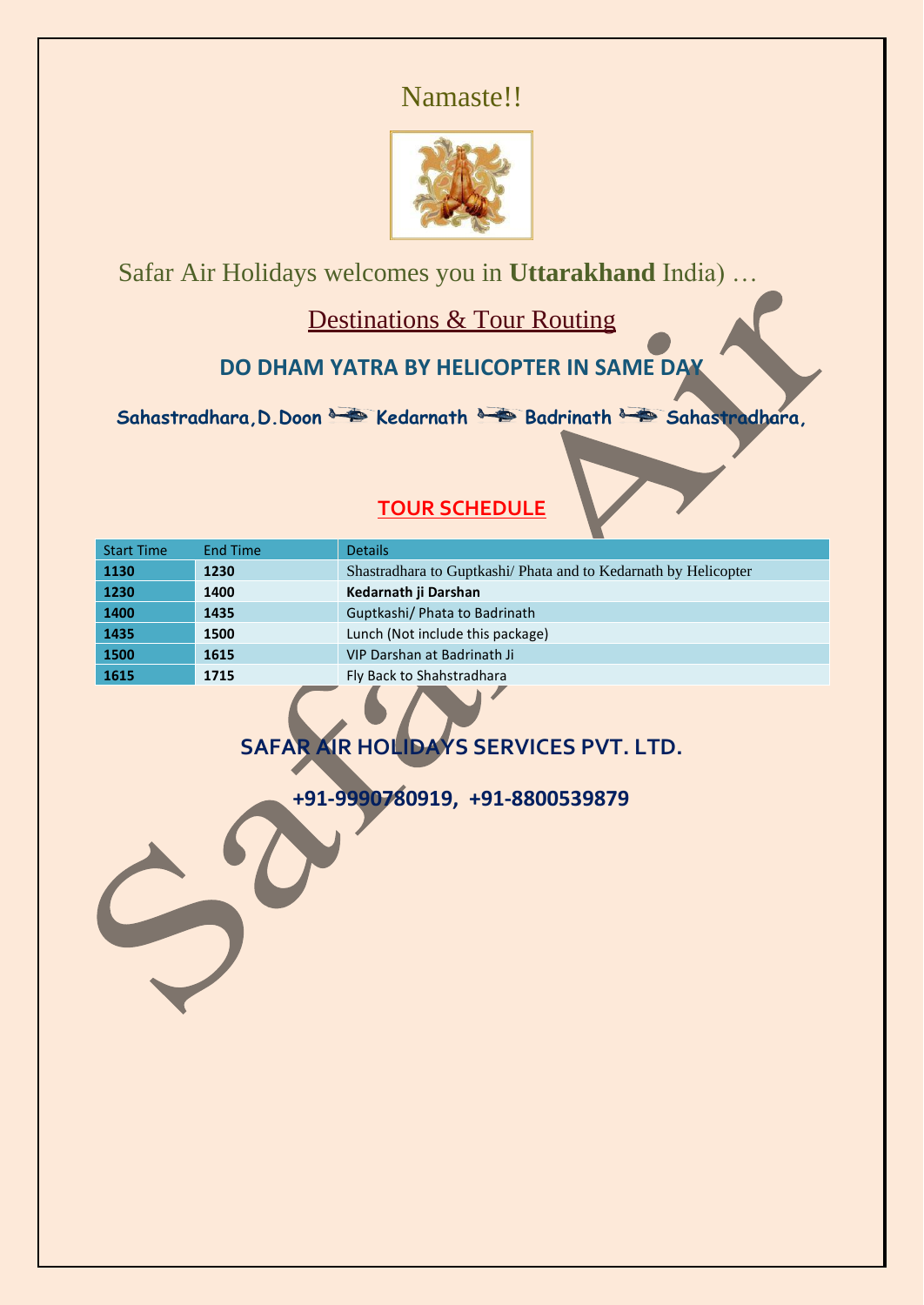## **DO DHAM YATRA BY HELICOPTER**

## **Overview**

Yatra starts from the capital of **Uttarakhand**, the queen of the hills, **Dehradun**.

**Do ham** Yatra by helicopter Same offers you a chance to pay homage to your lords and enjoy some refreshing moments, nestle in the lap of nature. **Badrinath** is known as the abode of Lord Vishnu (Badri) and **Kedarnath** is a shrine dedicated to Lord Shiva.

Do Dham Yatra is one the popular pilgrimage route in **Uttarakhand** in North India. **Uttarakhand** is also growing popular among foreign tourists, who are blessed to see the heavenly natural beauty and Himalayas with a chance to know more about culture of India.

## Tour Itinerary





Departure from **Shastradhara** helipad (11:30 AM)

Arrival **Kedarnath** helipad (12:30 PM)

**Kedarnath** is flanked by breathtaking snow-capped peaks, making it the most remote site among all four Char Dham sites.

We will arrive to **Guptkashi**/ Phata helipad from **Gangotri**, here after changing the chopper we will fly for **KEDARNATH** Helipad. Temple is approx. 500 meters away from helipad and will take approx. 15 min to reach.

**Kedarnath** temple, at an height of 3,583 m, on the shores **of Mandakini river**, a tributary of **Ganga**, is an impressive stone edifice of unknown date.

Among **the twelve JyotirLingas** of **Bhagwan Shankara**, the one at **Kedarnath** is located in the snow-covered area of the Himalayas.

This **JyotirLinga** can be visited only during six months in a year.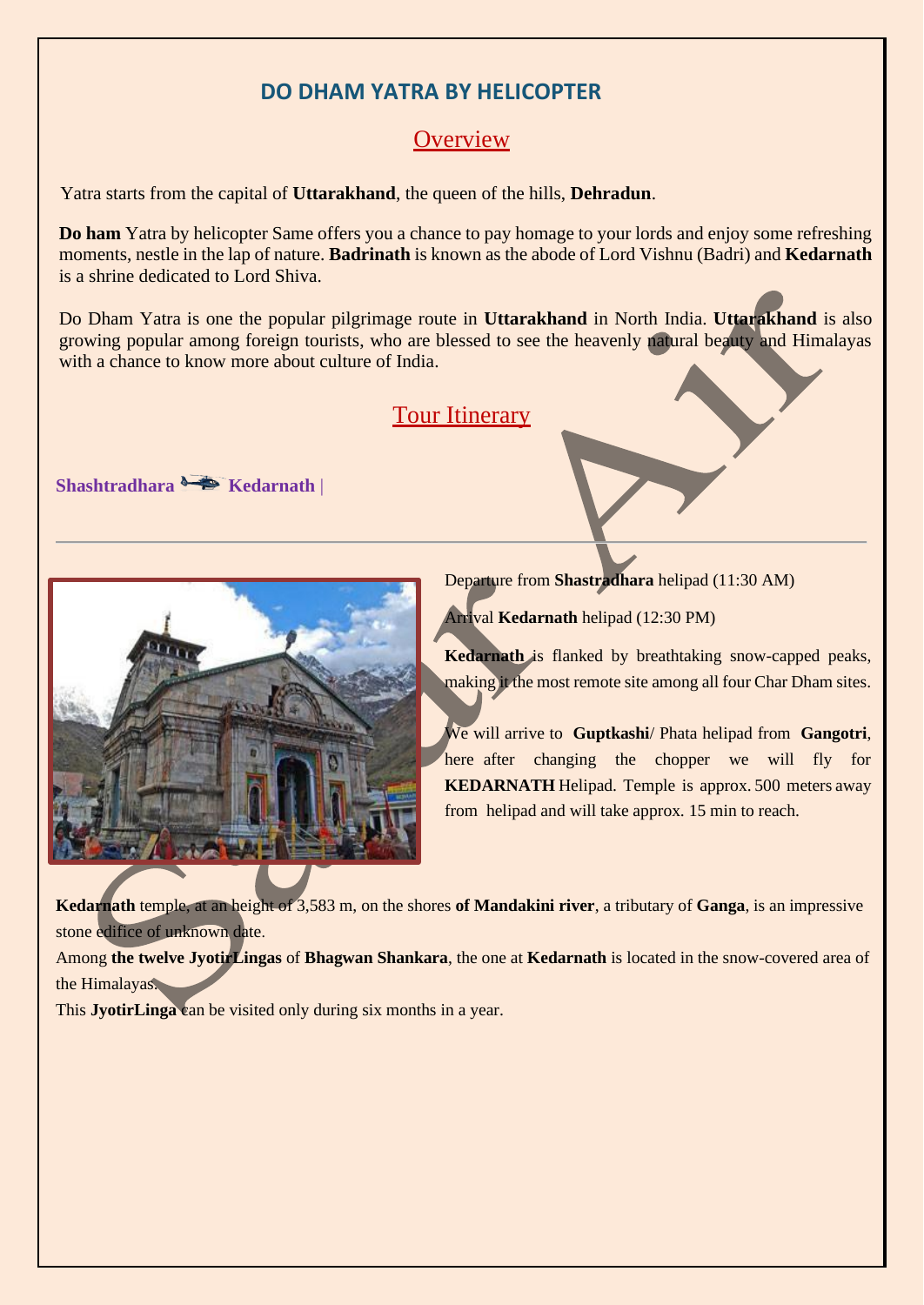#### | **Kedarnath Badrinath** |



Departure from **Kedarnath** / **Guptkashi** helipad (14:30

PM) Arrival at **Badrinath** helipad (15:00 PM).

Departure from **Badrinath** to **Shastradhara** helipad (16:45 PM)

After you arrive at **Badrinath** helipad, get transferred to the hotel for for Lunch which is close to temple., get all set to visit the **Badrinath** temple. **Badrinath** is the holy abode of Lord Vishnu, also known and Lord Badri here. Have Darshan at the temple, which is nestled between the mountain ranges of Nar and Narayan.

The **Badrinath** Temple also known as the **Badrinarayan Temple**, located in Uttarakhand's Badrinath town, is considered as the most holy among the char dhams. It is among the **108 Divya Desams** dedicated to **Lord Vishnu**, who is worshipped in this temple as **Shri Badrinath**.

\*\*\*\*\*Tour ends with unforgettable memories\*\*\*\*

**Tour Package Cost:**(Tour Package Applicable for the 1 Adults)

**INR 95,000 Per Person of Total Package** 

#### **Cost Exclusion**

*Any other expenses incurred due to bad weather etc. and anything not specified in cost inclusions.*

#### GUIDELINES FOR PASSENGERS

- ❖ There is very limited space for luggage in the chopper. Only 3-5 kg luggage per passenger will be permitted. Passengers bringing excess baggage would not be allowed to take the same in the chopper.
- ❖ Passengers should carry only handbags as suitcases cannot be kept in the helicopter.
- ❖ All temples are located in high altitude areas. Passengers are advice to carry regular medical kit.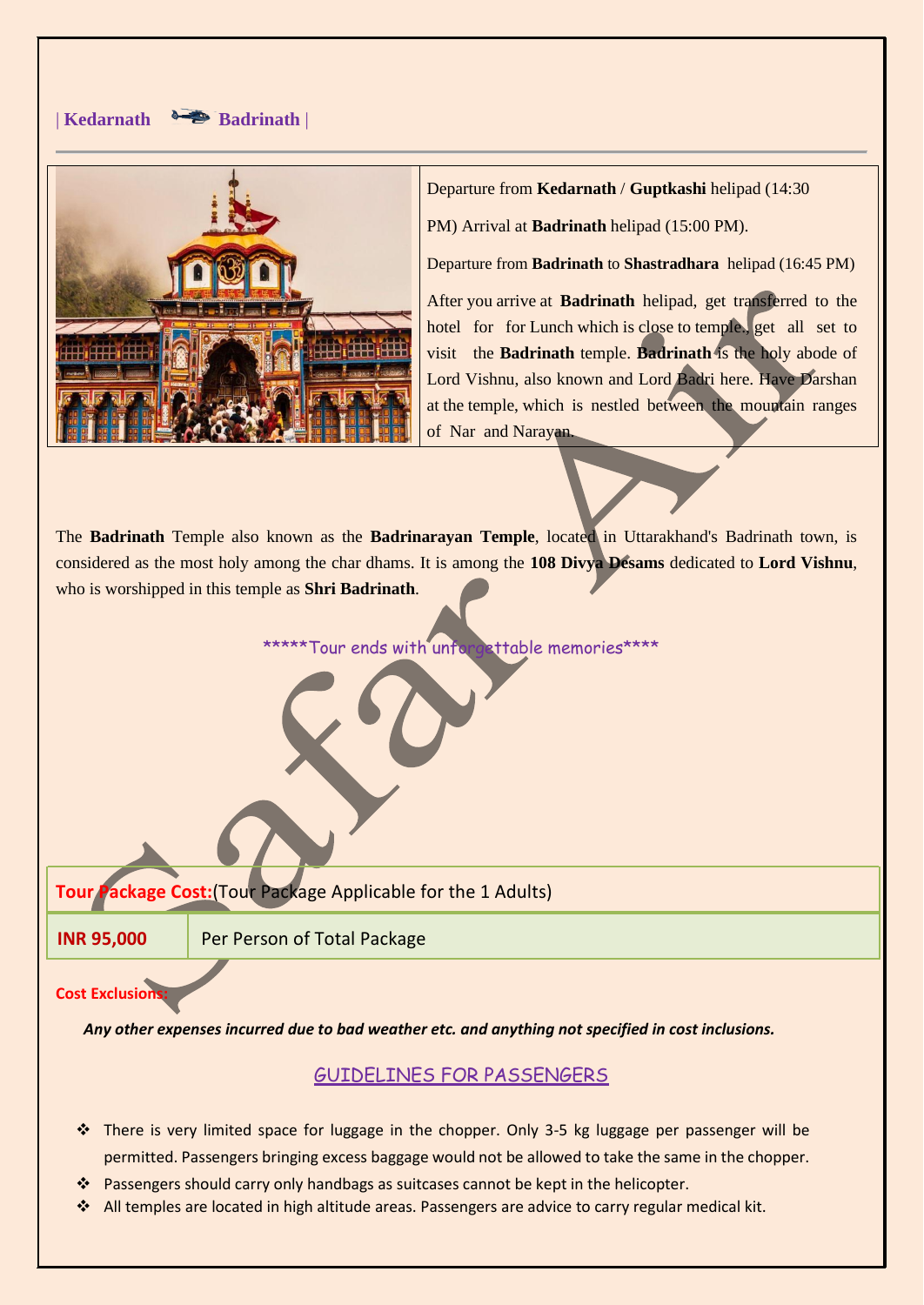- ❖ At these locations, it becomes cold throughout, so passengers must carry woolen clothes with them.
- ❖ Children above the age of 2 years will be considered full ticket and birth certificate will be required at time of booking.
- ❖ There is no provision of concession to children or senior citizens
- ❖ Although all private mobile phones have coverage, BSNL mobile is better in most places.

### **TERMS & CONDITIONS**

- Flying in hills are subject to many factors like delayed clearances from Air Force & Civil Aviation, VVIP movements, valley flying by Indian Air Force (NOTAM), bad weather, sudden occurrence of technical snag in helicopter, illness of flying crew or late reporting of the guests at the helipads.
- Any passenger weighing above 80 Kg, shall have to pay extra weigh Guptkashi/Phata/ Sersi on direct payment basis.
- Our company shall not be liable for any medical emergency on the ground to the party. Therefore, in your own interest, guests are hereby advised to kindly consult a doctor and get medical check-up done, before commencing the yatra. Medical check-up is mainly required if a guest has any medical suffering/condition.
- Any donations, tips, pitthu and porter charges shall be borne by the guests only.
- Single Supplement @ INR 15,000/- shall be extra chargeable, in case any guest wishes to stay in a single occupancy room at the hotels.

#### ▪ **CARRIAGE BY AIR ACT, 1972**

The carriage is subject to our company regulations relating to the conditions of Non-International Carriage (Passenger and Baggage) framed in accordance with The Carriage by Air Act, 1972 and Notification regarding application of the carriage which is non-international.

The liability of the company for damage sustained in the event of the death or wounding of a passenger or any other bodily injuiry suffered by passenger or by his registered baggage during the course of carriage by air will be governed by the provisions of sections 4,5,6 and the rules contained in the second Schedule of Carriage by Air Act 1972 with certain exceptions, adaptations, modifications, etc as notified in the Govt. of India, Ministry of Civil Aviation Notification and as amended from time to time.

#### ▪ **NO AERIAL PHOTOPGRAPHY**

Aerial Photography from Helicopter is illegal and punishable by law and photography at the helipad is strictly prohibited.

#### ▪ **INFANTS**

Infant below 2 years/12kg are carried free of charge. In case of verification of age, ID proof/birth certificate of the child shall be checked.

#### ▪ **HAND BAGGAGE ALLOWANCE**

Only one handbag weighing a maximum of 5 kgs is allowed per passenger.

#### **HELICOPTER WEIGHT LIMTATION**

Passengers would be taken on board depending up on the load and temperature conditions. Pilots call will be final. **Maximum weight capacity of the helicopter is 400 kg (excluding baggage weight)** at these destinations. All passengers on board must be within this limit. Hence, passengers are advised to provide us their exact weights at the time of booking and carry baggage within the permissible limit.

#### ▪ **DISPUTES**

Disputes as to legality, interpretation, application or performance of service or any of its terms and conditions shall be governed by the laws of Delhi Jurisdiction.